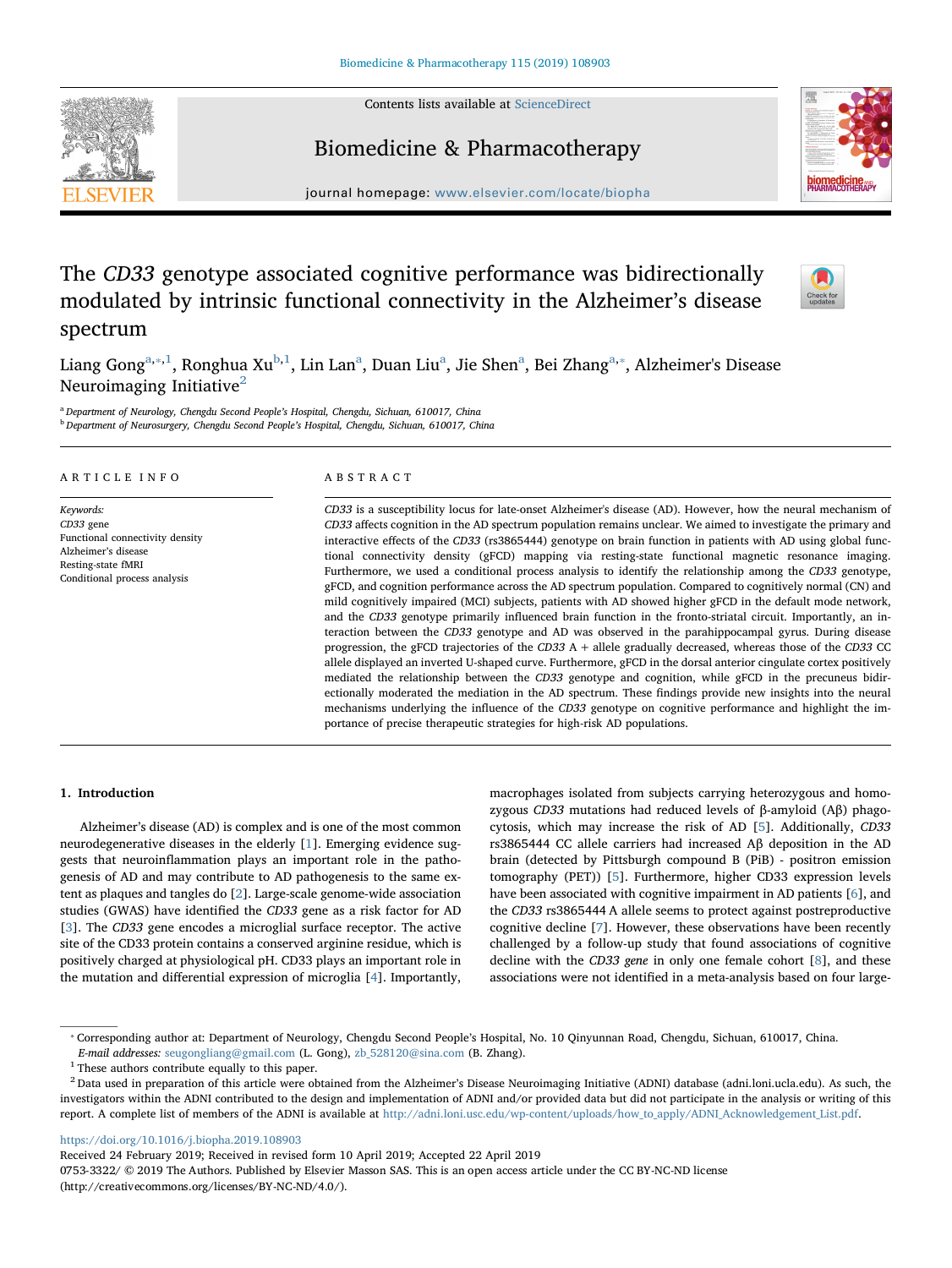scale GWAS [\[9\]](#page-6-8). Hence, these inconsistent findings indicate that there is a more complex relationship between the CD33 gene and cognitive performance.

Imaging phenotypes, such as intermediate phenotypes, might connect a mechanistic pathway of genetic variation to cognitive performance [[10\]](#page-6-9). Recently, the influence of the CD33 genotype on brain atrophy and metabolism has been identified using structural MRI and fluorodeoxyglucose PET imaging data [\[11](#page-6-10)[,12](#page-6-11)]. The results demonstrated that the CD33 rs3865444 CC allele was associated with smaller intracranial volume, reduced brain metabolism, and gray matter atrophy in the prefrontal cortex of the pooled groups, but this association was not present in single AD or mild cognitively impaired (MCI) groups [[11\]](#page-6-10). In addition, the CD33 rs3865444 variant did not affect the volumes of cortical thickness in the hippocampus, posterior cingulate, and entorhinal cortex [[12\]](#page-6-11). However, to date, no study has investigated how the CD33 genotype influences brain function and cognitive performance at the network level.

Currently, we applied global functional connectivity density (gFCD) mapping, a data-driven, voxel-wise method, to measure the amount of functional connections in the whole brain using resting-state functional MRI (R-fMRI) data [[13\]](#page-6-12). This was done to identify the impact of CD33 rs3865444 polymorphisms and their interactions, with disease status throughout the whole brain of MCI and AD patients as well as cognitively normal (CN) subjects. Importantly, we integrated gene-braincognition models to investigate how the brain functional imaging features served as potential intermediate phenotypes in the relationship between the CD33 genotype and cognitive impairment in the AD spectrum population (including MCI and AD) [\[14](#page-6-13)]. We predict that the gFCD plays a significant role linking the CD33 gene with cognition in the AD spectrum.

## 2. Materials and methods

## 2.1. Participants

All data sources used in this article were obtained from the public Alzheimer's Disease Neuroimaging Initiative (ADNI) database ([https://](https://ida.loni.usc.edu) [ida.loni.usc.edu](https://ida.loni.usc.edu)). The inclusion and exclusion criteria of all ADNI participants are available at <http://www.adni-info.org>. Subjects were selected according to the following criteria: Caucasian, R-fMRI scan availability, 3D T1-weighted MRI scan availability (for spatial normalization), SNP rs3865444 genotypes of CD33, Alzheimer's Disease Assessment Scale-Cognitive Subscale (ADAS-Cog), and Mini-Mental State Examination (MMSE) score. The different imaging modalities were acquired no more than 6 months apart from each other. According to our criteria, 214 subjects were included in the first step. Thereafter, 25 subjects were excluded due to poor signals in the R-fMRI image scans ( $N = 17$ ), excessive head motion (translations  $> 2$  mm or rotation > 2°) (N = 6), and failed spatial normalization (N = 2). Finally, 189 participants, comprising 67 with CN, 93 with MCI, and 29 with AD, were finally analyzed.

## 2.2. ADNI

The ADNI was launched in 2003 as a joint effort by the National Institute on Aging, National Institute of Biomedical Imaging and Bioengineering, Food and Drug Administration, private pharmaceutical companies, and non-profit organizations. The goal of the ADNI was to investigate whether the combination of neuroimaging, biological markers, and clinical and neuropsychological assessments could accurately detect disease progression in MCI and AD patients [\[15](#page-6-14)]. Ethical approval was obtained by the ADNI investigators [\(http://www.adni-info.](http://www.adni-info.org/pdfs/) [org/pdfs/](http://www.adni-info.org/pdfs/)[adni\\_protocol\\_9\\_19\\_08.pdf\)](http://adni_protocol_9_19_08.pdf). Institutional Review Boards of all participating sites at their respective institutions approved the study. All participants provided written informed consent before the start of the study.

#### 2.3. MRI data acquisition

All R-fMRI scans were performed using a single-shot T2-weighted echo-planar imaging pulse sequence in a Philips 3 T MRI scanner, with an eight-channel head coil. The R-fMRI parameters were as follows: repetition time  $(TR) = 3000$  ms, echo time  $(TE) = 30$  ms, flip angle  $(FA) = 80^\circ$ , acquisition matrix = 64 × 64, field of view  $(FOV) = 240 \times 240$  mm, thickness = 3.3 mm, gap = 0 mm, and number of slices = 48. In addition, 3D T1 MRI images were obtained using a magnetization-prepared gradient echo (MPRAGE) sequence with a spatial resolution of  $1 \times 1 \times 1.2$  mm<sup>3</sup>. The detailed MRI scanner protocols can be found at [http://adni.loni.usc.edu/methods/](http://adni.loni.usc.edu/methods/documents/mri-protocols/) [documents/mri-protocols/.](http://adni.loni.usc.edu/methods/documents/mri-protocols/)

## 2.4. R-fMRI data preprocessing

The functional data were preprocessed using SPM12 toolkit [\(http://](http://www.fil.ion.ucl.ac.uk/spm) www.fi[l.ion.ucl.ac.uk/spm\)](http://www.fil.ion.ucl.ac.uk/spm) and MATLAB version 7.10 (The MathWorks, Inc., Natick, MA, USA). The preprocessing steps were conducted using the BRAinNetome Toolkit [\(http://www.brainnetome.](http://www.brainnetome.org) [org](http://www.brainnetome.org)). The structural images were segmented (VBM toolbox in SPM) and co-registered with resting functional images. The segmented gray matter image was applied as a covariate after smoothing (the same as functional maps 8 mm Gaussian kernel). The fMRI scans were preprocessed in the following manner. The first ten volumes of the scanning session were discarded for the fMRI signal to reach equilibration. The remaining 130 volumes were corrected for slice timing, realigned, and subsequently spatially normalized to diffeomorphic high-dimensional registration as implemented in the DARTEL toolbox using the default settings and resampling to  $3 \times 3 \times 3$  mm<sup>3</sup> cubic voxels. The BOLD signal was low-pass filtered (0.01-0.1 Hz) and detrended. We also calculated the frame-wise displacement (FD), which reflected the mismatch of volume to volume head position [[16\]](#page-6-15). The mean FD was also applied as a covariate in the imaging analyses. Next, the six motion parameters, the white matter signal, and the cerebrospinal fluid (CSF) signal, were removed from the data through linear regression.

## 2.5. gFCD calculation

We calculated the gFCD of each voxel using the in-house script according to the method described by Tomasi and Volkow [\[13](#page-6-12)]. Briefly, the gFCD at a given voxel  $(x_0)$  was computed as the global number of functional connections using Pearson's linear correlation between  $x_0$ and all other voxels; voxels pairs with a correlation coefficient  $> 0.6$ were considered functionally connected. In addition, calculating the gFCD in the gray matter regions was restricted with a signal-to-noise ratio > 50% to minimize unwanted effects from susceptibility-related signal-loss artifacts [[13\]](#page-6-12). To increase the normality of the distribution, grand mean scaling of gFCDs was performed by dividing by the mean value of qualified voxels of the whole brain. Finally, the normalized gFCDs maps were spatially smoothened with an  $8 \times 8 \times 8$  mm<sup>3</sup> Gaussian kernel. Because the threshold of the Pearson correlation coefficient ( $r = 0.6$ ) was arbitrarily selected, we also validated the reliability of our results using  $r = 0.5$  and  $r = 0.7$  thresholds.

## 2.6. Statistical analysis

2.6.1. Demographic information and neuropsychological characteristics

The  $3 \times 2$  (3 groups, 2 genotypes) analysis of variance and chisquare tests were used to compare the demographic data among the groups using the Statistical Package for the Social Sciences version 20.0 (SPSS, Inc., Chicago, IL, USA). The statistical threshold was set at a  $p < 0.05$ . Cognitive performance was assessed by the Alzheimer's Disease Assessment Scale-Cognitive subscale (ADAS-cog) scores across all subjects.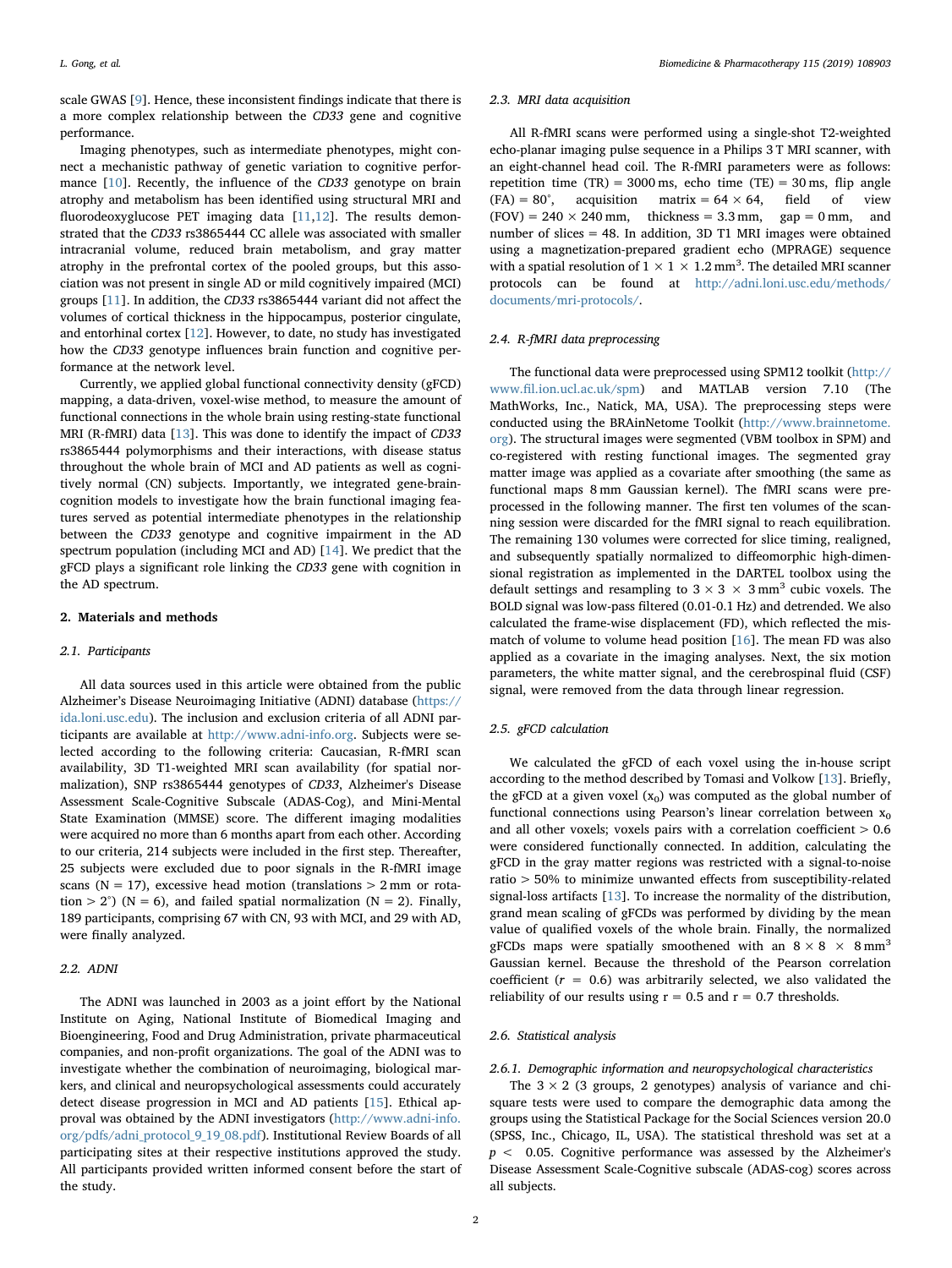#### 2.6.2. Group-level analysis of the gFCD pattern

Voxel-wise comparisons of gFCD mapping were conducted using a  $3 \times 2$  (Disease  $\times$  CD33 Genotype) analysis of covariance with age, sex, apolipoprotein E (APOE) genotype, years of education, and voxel-wise gray matter image as nuisance covariates. The APOE genotype was included as a covariate in all of our analyses, as this gene is the main genetic risk factor for sporadic AD and can have an interactive effect with CD33 on cognitive decline [[17\]](#page-6-16). Furthermore, APOE has been implicated in Aβ-induced neuroinflammation [[18\]](#page-6-17).The voxel level significant threshold was set at  $p < 0.005$  and was corrected for multiple comparisons at cluster-level with the latest version of 3dClustSim program in AFNI\_16.3.00 (gray matter mask correction (67541 voxels) at voxel level  $p < 0.005$ , cluster level  $\alpha < 0.001$ ,  $\kappa > 61$ , and cluster  $size > 1647$  mm<sup>3</sup>; [https://afni.nimh.nih.gov/pub/dist/doc/program\\_](https://afni.nimh.nih.gov/pub/dist/doc/program_help/3dClustSim.html) [help/3dClustSim.html\)](https://afni.nimh.nih.gov/pub/dist/doc/program_help/3dClustSim.html).

## 2.6.3. Correlation of behavioral scores with the gFCD

To investigate the behavioral significance of gFCDs, the mean gFCD signals were extracted from the regions of interest (ROIs) that had significant effects on disease, CD33 genotype, and their interaction with gFCD. Then, a partial correlation analysis was conducted to examine the relationships between the altered gFCDs and the ADAS-Cog scores in patients in the AD spectrum population (MCI and AD groups), after controlling for the effects of group, age, gender, APOE genotype, and years of education. Significance was set at  $p < 0.05$  after correcting for multiple comparisons with a false discovery rate (FDR).

#### 2.6.4. Mediation and moderation analyses

To identify whether and how the imaging phenotype affected the association between CD33 genotype and cognitive performance in the AD spectrum, mediation and moderation analyses were employed. The regions of interest (ROIs) of gFCDs were selected in the significant regions that correlated with ADAS-cog scores. In all the models used, the independent variable (X) was the CD33 genotype (the CD33 rs3865444 A + allele was coded as 1, whereas the CC allele was coded as -1 for all the analyses), and the dependent variable (Y) was the ADAS-cog scores. We included group, gender, age, APOE status, and years of education as covariates. For the moderation analysis, we used a simple moderation model from PROCESS Marco in SPSS (Model 1 in version 2.16.3) [\[19](#page-6-18)]. In this model, the ROIs of gFCD were the moderators (W), which were entered separately. All models included 5000 bootstrap samples with a bias-corrected bootstrap confidence interval (CI). When the moderate effect was significant, a floodlight analysis [\[20](#page-6-19)] was conducted to detect significant interactions. At that point, the degree to which the gFCD value enhanced or weakened the association between the CD33 genotype and cognitive performance was determined using the Johnson-Neyman's region of significance approach [[21\]](#page-6-20). For the mediation analysis, PROCESS model 4 was used [[22\]](#page-6-21), and the mediator (M) was the gFCD. This model was based on 10,000 bootstrap samples with a bias-corrected bootstrap CI. The indirect effect was determined as

<span id="page-2-0"></span>

| Table 1 |                                   |
|---------|-----------------------------------|
|         | Demographic and neuropsychologica |

significant at 95% CI and did not include zero (with a null hypothesis that there would be no indirect effect). The direct effect between X and Y was not a necessary prerequisite for mediation [[23\]](#page-6-22).

#### 2.6.5. Conditional process analysis

Because both the mediator and moderator were involved in the association between CD33 genotype and ADAS-Cog scores (see the results below), and more importantly, to further investigate whether the size of the mediated effect is dependent on the moderator, an integrated model named conditional process analysis was employed [[24\]](#page-6-23) (PRO-CESS model 7). The model is constructed using the following two equations:

$$
\hat{M} = i_M + a_1 X + a_2 W + a_3 X W + a_4 U_1 + a_5 U_2 + a_6 U_3 + a_7 U_4 + a_8 U_5
$$

$$
- (1)
$$

$$
\hat{Y} = i_Y + c^{\prime} X + b_1 M + b_2 U_1 + b_3 U_2 + b_4 U_3 + b_5 U_4 + b_6 U_5
$$
\n(2)

where X is the independent variable (the CD33 genotype), Y is the dependent variable (the ADAS-cog scores), M is the mediator (the gFCD in the dorsal anterior cingulate cortex), W is the moderator (the gFCD in the precuneus), and  $U_1$ ,  $U_2$ ,  $U_3$ ,  $U_4$  and  $U_5$  are the group, gender, education, age, and APOE genotype, respectively. This model yielded three major results. First, the direct effect of X on Y was independent of the effect of the mediator  $(c')$ . Second, the index of moderated mediation  $(a_3b_1)$  was identified, which was conducted with 10,000 bootstrap samples for a bias-corrected bootstrap CI [[24\]](#page-6-23), and the mediation was moderated if the 95% CI did not include zero. Third, the conditional indirect effect of X on Y was at values of the moderator; in PROCESS, the W values were the mean and below/above a standard deviation (SD) from the mean. If the 95% CI for the conditional indirect effect did not straddle zero, the M effect of X on Y at the value of W was significant.

#### 3. Results

### 3.1. Demographic information and neuropsychological characteristics

No significant differences were observed in age, sex, and years of education between the disease and CD33 genotype groups (all  $p >$ 0.05). No significant differences in ADAS-cog scores were observed between the two CD33 genotype groups ( $p = 0.198$ ), but the disease effect on MMSE and ADAS-cog scores was significant ( $p < 0.001$ ). The MMSE score was significantly negative correlated with the ADAS-cog score in each group ( $r = 0.43$ ,  $p < 0.001$ ); hence, we used only the ADAS-cog score as a behavioral trait in the next analyses (see [Table 1](#page-2-0)).

#### 3.2. Main effect of disease and the CD33 genotype on gFCD

As illustrated in [Fig. 1A](#page-3-0), the main effect of disease was located in the default mode network (DMN), including the bilateral medial prefrontal cortex (MPFC) and precuneus. Further analysis revealed that the gFCDs in the MPFC and the precuneus increased in the AD group compared to

| Demographic and neuropsychological data.                                    |                                                                                                                        |                                                                                                                |                                                                                                         |                                                                                                           |                                                                                                              |                                                                                                                  |                                        |                                                                   |  |  |
|-----------------------------------------------------------------------------|------------------------------------------------------------------------------------------------------------------------|----------------------------------------------------------------------------------------------------------------|---------------------------------------------------------------------------------------------------------|-----------------------------------------------------------------------------------------------------------|--------------------------------------------------------------------------------------------------------------|------------------------------------------------------------------------------------------------------------------|----------------------------------------|-------------------------------------------------------------------|--|--|
|                                                                             | $CD33$ rs3865444 A +                                                                                                   |                                                                                                                |                                                                                                         | CD33 rs3865444 CC                                                                                         |                                                                                                              |                                                                                                                  | F or $X^2$                             | <i>p</i> values                                                   |  |  |
|                                                                             | $CN (n = 38)$                                                                                                          | MCI $(n = 60)$                                                                                                 | $AD(n = 17)$                                                                                            | $CN (n = 29)$                                                                                             | $MCI(n = 33)$                                                                                                | $AD(n = 12)$                                                                                                     |                                        |                                                                   |  |  |
| Age<br>Gender (F/M)<br><b>Years of education</b><br>ADAS-Cog<br><b>MMSE</b> | $73.90 \pm 6.48$<br>14/24<br>$16.23 \pm 2.62$<br>9.34 $\pm$ 4.06 <sup>c,d,e,f</sup><br>$28.63 \pm 1.45$ <sup>e,f</sup> | $71.24 \pm 7.78$<br>32/28<br>$15.81 \pm 2.85$<br>$14.82 \pm 6.01^{a,b,e,f}$<br>27.86 $\pm$ 1.83 <sup>e,f</sup> | $73.21 \pm 7.76$<br>8/9<br>$15.76 \pm 2.56$<br>$32.41 \pm 9.75^{a,b,c,d,f}$<br>$22.47 \pm 2.48$ a,b,c,d | $72.75 \pm 4.98$<br>15/14<br>$16.41 \pm 2.38$<br>$9.03 + 3.97^{c,d,e,f}$<br>$28.93 + 1.05$ <sup>e,f</sup> | $71.53 \pm 6.54$<br>13/20<br>$16.57 \pm 2.58$<br>$14.00 \pm 7.22^{a,b,e,f}$<br>$28.15 + 1.50$ <sup>e,f</sup> | $72.89 \pm 5.84$<br>7/5<br>$15.66 \pm 3.08$<br>$37.58 + 8.48^{a,b,c,d,e}$<br>$22.25 \pm 2.52$ <sup>a,b,c,d</sup> | 0.89<br>4.18<br>0.56<br>68.73<br>60.28 | 0.486<br>$0.523^{\dagger}$<br>0.734<br>${}< 0.001$<br>${}< 0.001$ |  |  |

Notes:  $^{\dagger}$ , p value was obtained using the chi-square test; other p values were obtained using one way ANOVA, measurement data are presented as the means  $\pm$ standard deviation. <sup>a</sup> Compared with CN CD33 A +, p < 0.05; <sup>b</sup> Compared with CN CD33 CC, p < 0.05; <sup>c</sup> Compared with MCI CD33 A +, p < 0.05; <sup>d</sup> Compared with MCI CD33 CC,  $p < 0.05$ ;  $^{\circ}$  Compared with AD CD33 A +,  $p < 0.05$ ; f Compared with AD CD33 CC,  $p < 0.05$ . Abbreviations: CN, cognitively normal; MCI, mild cognitive impairment; AD, Alzheimer's disease; ADAS-Cog, Alzheimer's disease assessment scale-cognitive subscale; MMSE, Mini-Mental State Examination.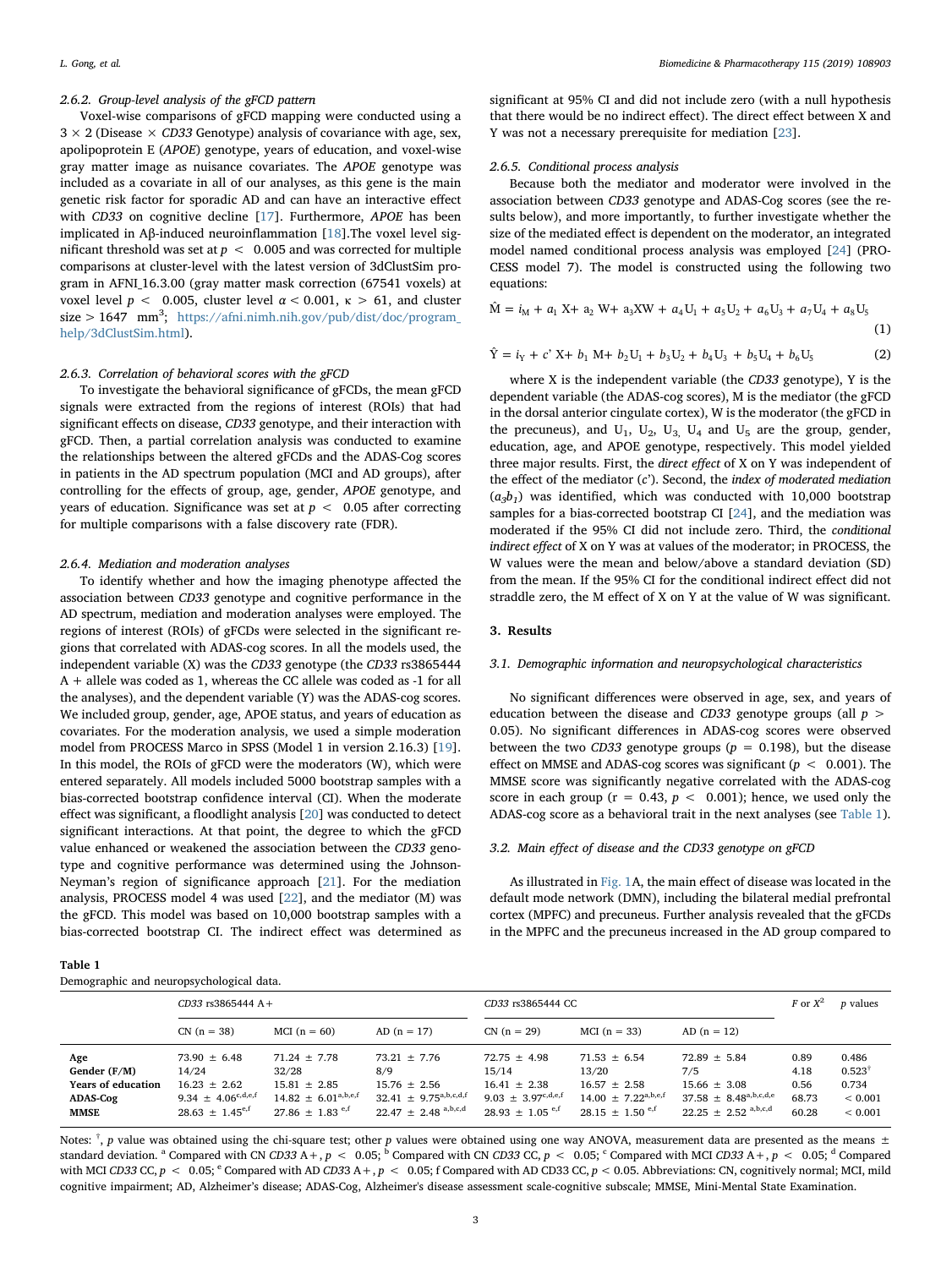<span id="page-3-0"></span>

Fig. 1. The group differences (A) and CD33 genotype effect (B) on gFCD  $(p < 0.005,$  $\alpha$  < 0.001, 3dClustSim corrected).

The color bar represents  $F$  values. The quantitative histogram illustrates the group differences among the three groups in the MPFC and PCU (A) and the CD33 genotype effect on gFCD in the right caudate and dACC (B). Abbreviations: MPFC, medial prefrontal cortex; PCU, precuneus; RdACC, right dorsal anterior cingulate cortex; RCaudate, right caudate; CN, cognitively normal; MCI, mild cognitive impairment; AD, Alzheimer's Disease; gFCD, global functional connectivity density.

the CN and MCI groups, but these gFCDs were not significantly different between the CN and MCI groups.

The main effect of the CD33 genotype on gFCD was seen in the right dorsal anterior cingulate cortex (dACC) and right caudate. Further analysis showed that the gFCD in the right caudate was greater in the CD33 rs3865444 A + group than in the CD33 rs3865444 CC group, whereas the gFCD in the right dACC was weaker in the CD33 rs3865444  $A +$  group than in the CD33 rs3865444 CC group ([Fig. 1B](#page-3-0)).

## 3.3. Interactive effect of disease and the CD33 genotype on gFCD

The effect of disease  $\times$  CD33 genotype interaction on gFCD was observed in the right parahippocampal gyrus (PHG). Further analysis revealed that during disease progression, the gFCD trajectories of the  $CD33$  A + allele decreased slowly ([Fig. 2](#page-4-0)). By contrast, the trajectories of CD33 CC allele represented an inverted U-shape, and the gFCD was significantly higher at the MCI stage but was lower in the CN and AD stages.

## 3.4. Behavioral significance of gFCD among all the AD spectrum populations

Partial correlation analyses revealed that the gFCDs in the MPFC, precuneus, and right dACC were positively correlated with ADAS-Cog scores among all the AD spectrum population ([Fig. 3](#page-4-1), MPFC,  $r = 0.455$ ,  $p < 0.001$ ; precuneus,  $r = 0.294$ ,  $p = 0.001$ ; right dACC,  $r = 0.243$ ,  $p = 0.008$ ). The associations between the ADAS-cog scores and gFCD remained significant after FDR correction.

## 3.5. Mediation and moderation analyses

The mediation and moderation analyses results are presented in Fig. S1 and Tables S1 and S2. Specifically, the gFCD in dACC mediated the effect of CD33 genotype on ADAS-cog score in all patients (indirect effect,  $\beta$  = -0.208, 95% CI = [-0.563, -0.018]). That is, a CD33  $rs3865444 A + carrier status and a higher gFCD in dACC might predict$ a lower cognitive impairment in the AD spectrum patients. No significant mediation occurred in the subgroup analyses. The moderation analyses revealed that the gFCD in the precuneus significantly moderated the relationship between CD33 genotype and the ADAS-cog score among all AD spectrum patients  $(R^2 = 0.64, F_1(8, 113) = 25.69,$  $p < 0.001$ ). In addition, the moderation of the gFCD in the precuneus was significant in the MCI group ( $R^2 = 0.26$ ,  $F_1(7,85) = 3.66$ ,  $p <$ 0.001). The Johnson-Neyman's approach was then used to assess the regions of significant interaction. As illustrated in Fig. S1B and D, when the gFCD in the precuneus was below 0.04 (0.16 in MCI patients), the relationship between the CD33 and ADAS-cog score was positive

 $(\beta(SE) = 2.50(1.28), t = 1.97, p = 0.05)$ , meaning that CD33 rs3865444 A + carriers had a worse cognitive function than the  $CD33$ rs3865444 CC carriers. When the gFCD in the precuneus was increased to 0.58 (0.72 in MCI patients), the relationship between the CD33 genotype and the ADAS-cog score was negative ( $\beta$ (SE) = -1.43 (0.72), t  $= -1.98$ ,  $p = 0.05$ ), implying that the CD33 rs3865444 A + variant could have a protective effect whereas the CD33 rs3865444 CC variant could have an aggravated effect on cognitive function. The moderate effects of the other ROIs were not significant ( $p > 0.05$ ).

#### 3.6. Conditional process analysis

As illustrated in [Fig. 4](#page-5-0), the conditional process analysis revealed a significant bidirectional modulation pattern of gFCD on the relationship between the CD33 genotype and ADAS-Cog scores among the AD spectrum. Specifically, the indirect effect of CD33 genotype on cognitive performance through dACC was moderated by the values of gFCD in the precuneus; when the value of the gFCD in the precuneus was equal or greater than the mean, the indirect effect was significantly negative (W = 0.46,  $\beta$  = -0.19,  $CI_{95}$  = [-0.53, -0.02]; W = 0.71,  $\beta$  = -0.66,  $CI_{95}$  = [-1.32, -0.13]). By contrast, when the value of the gFCD in the precuneus was a SD below the mean ( $W = 0.20$ ), the indirect effect was significantly positive ( $\beta = 0.27$ ,  $CI_{95} = [0.01, 0.75]$ ). The negative index of moderated mediation indicated that the indirect effect of the CD33 genotype on cognition impairment was generally negative in the AD spectrum, but when the gFCD in the precuneus was sufficiently low, the negative indirect effect reversed. This finding indicated that the CD33 rs3865444 CC allele is usually a risk factor for cognitive impairment, but it could also be a protective factor for cognitive impairment when the gFCD in the precuneus is low enough. Last, the direct effect of this model was not significant, indicating that, independent of the moderated mediation, the CD33 genotype did not have a direct effect on cognitive performance in the AD spectrum patients. As the mediation is not significant in MCI and AD groups, no further conditional process analysis was performed.

## 3.7. Verification analyses

Because the threshold of the Pearson correlation coefficient ( $r =$ 0.6) was arbitrarily selected in the gFCD calculation, we also validated the reliability of our results using  $r = 0.5$  and  $r = 0.7$  as thresholds. As illustrated in Fig. S2-4, the main effects of the disease and CD33 genotype were almost similar. For the interactive effect of the disease and CD33 genotype, PHG was found in both correlation coefficient thresholds; additionally, an interactive effect was found in the right superior frontal gyrus (SFG) at  $r = 0.5$ .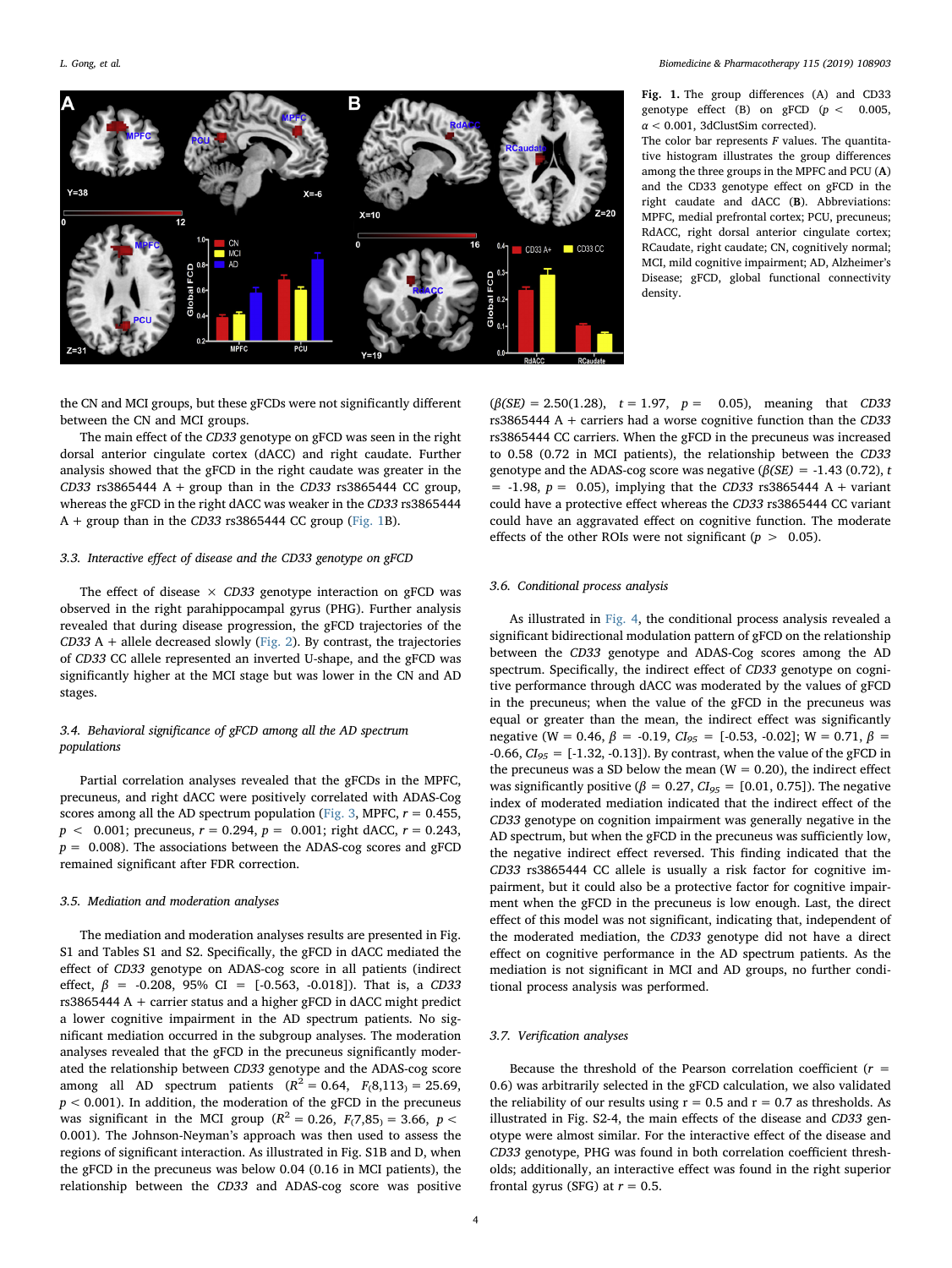<span id="page-4-0"></span>

Fig. 2. The effect of disease  $\times$  CD33 genotype on gFCD ( $p < 0.005$ ,  $\alpha < 0.001$ , 3dClustSim corrected). The color bar represents F values. The histogram quantitative illustrates the interactive effect between disease and CD33 genotype in PHG. Abbreviations: PHG, parahippocampal gyrus; CN, cognitively normal; MCI, mild cognitive impairment; AD, Alzheimer's disease; FCD, functional connectivity density.

#### 4. Discussion

This study provides the first evidence that the neural effect of the CD33 genotype on cognitive function is modulated by intrinsic brain function across the AD spectrum. The major findings of this study are as follows. First, the gFCDs in the DMN increased in AD patients compared to CN and MCI patients, whereas the regions where CD33 influenced brain function were primarily located in the fronto-striatal circuits. Specifically, CD33 A + carriers showed enhanced gFCDs in the caudate and weakened gFCDs in the dACC. Second, the interactive effect of the CD33 genotype and disease on the gFCD was found in the PHG region, which represented different patterns in CN and MCI patients but similar in AD patients. Third, a bidirectional neural moderated mediation of

<span id="page-4-1"></span>

CD33 on cognition was identified in the AD spectrum population. These results suggest that brain functional features may confer vulnerability to cognitive impairment among the AD spectrum in patients with different CD33 genotypes.

## 4.1. Main effects of disease and the CD33 genotype on gFCD

It is well established that DMN is the most disrupted brain network in AD patients [[25\]](#page-6-24). The DMN brain network is constrained by the fact that it depends on the seed-based approach instead of the characteristics of the network to identify and locate the topological organization of brain regions [\[13](#page-6-12)]. However, Sui et al recently reported that the long-range FCDs in MPFC, SFG, and supplementary motor area were

> Fig. 3. The partial correlation analyses results. The correlation analyses examine the relationships between the altered gFCD and the ADAS-Cog scores in patients in the AD spectrum population (MCI and AD groups), after controlling for the effects of group, age, gender, APOE genotype, and years of education (blue plot for MCI and red square for AD). Abbreviations: MCI, mild cognitive impairment; AD, Alzheimer's disease; MPFC, medial prefrontal cortex; dACC, dorsal anterior cingulate cortex; gFCD, global functional connectivity density; ADAS-Cog, Alzheimer's disease assessment scale - cognitive subscale.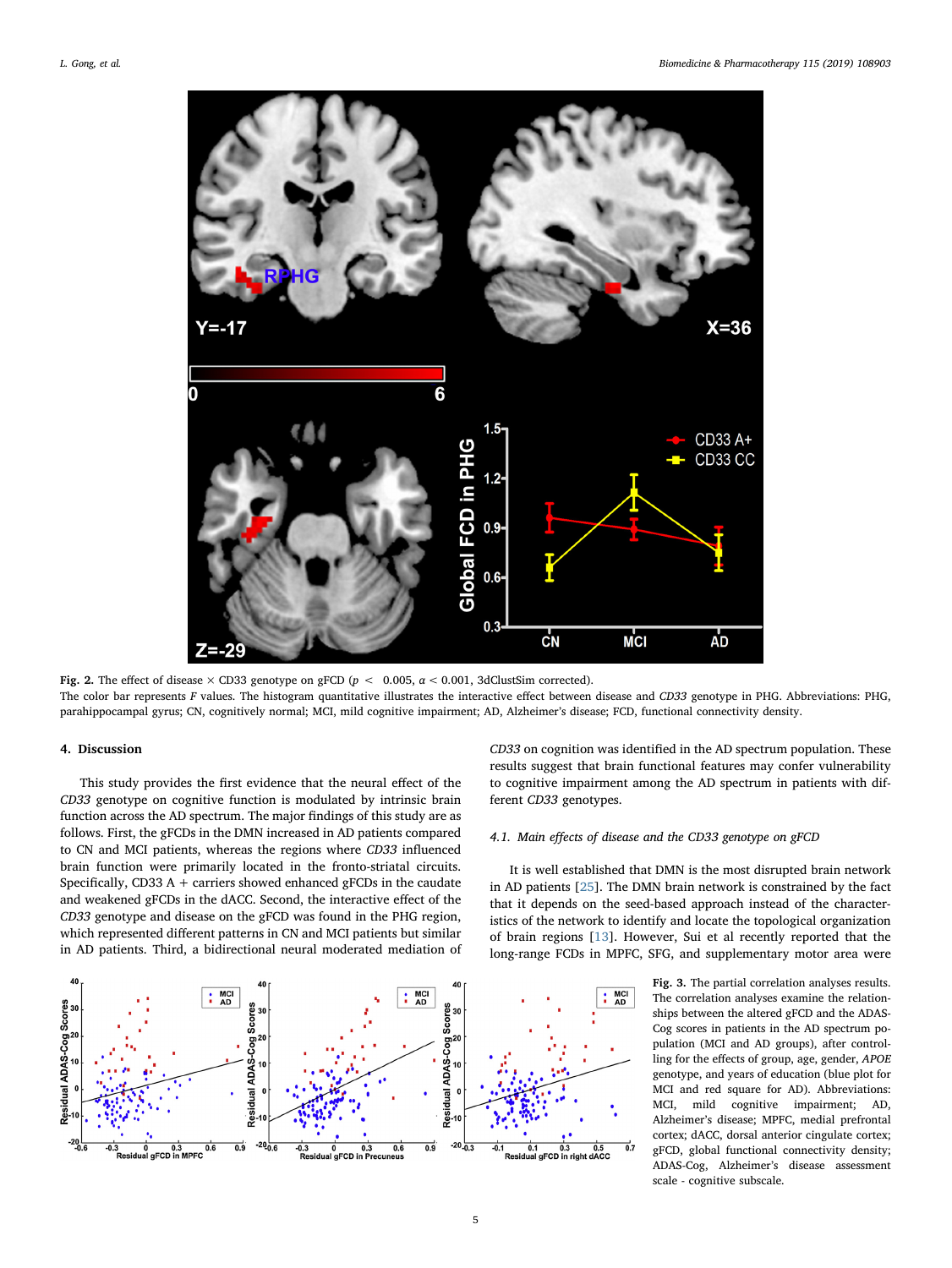<span id="page-5-0"></span>

Fig. 4. The conditional process analysis revealed a bidirectionally moderated mediation of gFCD on the relationship between CD33 genotype and ADAS-Cog score among AD spectrum patients.

X is CD33 genotype, Y is ADAS-cog score, M is gFCD in dACC, and W is gFCD in precuneus. \* The 95% bootstrap confidence interval does not straddle zero. Abbreviations: dACC, dorsal anterior cingulate cortex; ADAS-Cog, Alzheimer's Disease Assessment Scale – Cognitive subscale; gFCD, global functional connectivity density

increased in AD patients compared to MCI and CN patients [[26\]](#page-6-25). Our findings also supported this notion and further identified that the abnormal gFCDs in the DMN were positively correlated with cognitive impairment in the AD spectrum. These results support the maladaptive mechanism in AD pathology, wherein the increased gFCD in the DMN reflects an unsuccessful attempt to recruit more preserved neural areas for AD pathological compensation [[27\]](#page-6-26). The association between gFCD and cognitive performance would also suggest that the altered gFCD within the DMN may be a potential monitoring biomarker for AD progression.

The CD33 rs3865444 A + allele is associated with reduced CD33 expression in microglial cells in the healthy human brain, whereas higher levels of CD33 expression were associated with higher amyloid burden in AD brains [[5](#page-6-4)]. In addition, higher levels of CD33 mRNA expression were associated with increasing AD pathology, and the CD33 A + allele resulted in lower CD33 protein in temporal cortex samples [[28\]](#page-6-27). However, the effects of the CD33 genotype on brain function have rarely been studied at the network level. Currently, the CD33 genotype influence on brain function was observed primarily in the fronto-striatal circuit, which is a critical pathway involved in complex cognition and emotion processing, including reward-based learning [[29\]](#page-6-28), decision making [[30](#page-6-29)], emotional regulation [[31\]](#page-6-30), and executive control [[32\]](#page-6-31). In addition, previous studies focused on the neural inflammation in the AD spectrum using PET and found an increased inflammation response in both the anterior cingulate cortex and striatum regions [[33\]](#page-6-32). Interestingly, the  $CD33$  A + allele showed higher gFCD in the caudate but lower gFCD in the dACC compared to CD33 CC allele, indicating that the  $CD33$  A + allele might resort to a balancing strategy to protect against cognitive impairment within the fronto-striatal circuits in the AD spectrum.

## 4.2. Interactive effect of the disease and CD33 genotype on gFCD

For the CN and MCI groups, the inverse pattern of the CD33 genotype effects on brain function was observed in the right PHG, but this pattern was similar at the AD stage. During disease progression, the gFCD trajectories of the  $CD33$  A + allele decreased slowly, but the trajectories of the CD33 CC allele represented an inverted U-shape, which was significantly higher at the MCI stage but lower in CN and AD stages. The PHG, an important region for environmental memory processing [\[34](#page-6-33)], exhibits significant structural atrophy and abnormal function in AD patients [\[35](#page-7-0)], even in the early stages of AD [\[36](#page-7-1)]. A

previous study found that CD33 genetic variants were associated with PHG volume in CN and MCI groups [\[12](#page-6-11)]. More recently, the increased functional synchrony in a resting-state brain might be attributed to early Aβ pathology in the early phase of AD transgenic mice [\[37](#page-7-2)]. However, there was no significant difference in the gFCDs between the  $CD33$  A + carriers and the  $CD33$  CC carriers in AD patients, indicating that the timing and stage-constrained genetic influences on AD pathology might be one of the reasons for the missing heritability in the AD stage.

## 4.3. Bidirectional modulation patterns of gFCD on the relationship between the CD33 genotype and cognition

Numerous imaging genetic studies have identified that neuroimaging features act as an intermediate phenotype from gene to behavior phenotype in psychiatric disorders [[38\]](#page-7-3). Previous studies usually used mediation analysis and moderation analysis to investigate the imaging intermediate phenotypes in neuropsychiatric diseases [[39\]](#page-7-4). Although the moderated mediation analysis has been employed widely in psychology research for years [[40\]](#page-7-5), no study has integrated mediation and moderation analyses in an imaging genetics study, this would be useful to further investigate the neural mechanisms underlying the gene and behavior [\[41](#page-7-6)]. Currently, we identified positive correlations between gFCDs in the MPFC, precuneus, and dACC and cognitive impairment in AD spectrum patients. We demonstrated both mediator and moderator effects in the relationship between the CD33 genotype and cognitive performance; thus, the conditional process analysis was necessary to explore the intermediate effects of intrinsic brain function on the relationship between the CD33 gene and behavior. Interesting, the conditional process analysis revealed indirect effects of the gFCD on the association between gene and cognition in the AD spectrum. In addition, the dACC is a core region involved in regulating cognitive control, reward-based learning, and conflict monitoring [[42\]](#page-7-7), while the precuneus plays an important role in episodic memory and consciousness processing [\[43](#page-7-8),[44](#page-7-9)]. Both regions are involved in AD pathology [\[45](#page-7-10)]. Previous studies have also reported that the CD33 gene was mostly expressed in the microglia and was related to inflammatory responses in the brain [\[46](#page-7-11)]. Recent studies using PET imaging have found that inflammation in the ACC increased in AD and MCI patients [\[2,](#page-6-1)[33](#page-6-32)]. These findings suggest that the CD33 gene might influence cognition through the inflammatory response in ACC in the AD spectrum. The present findings support this notion and indicate that the brain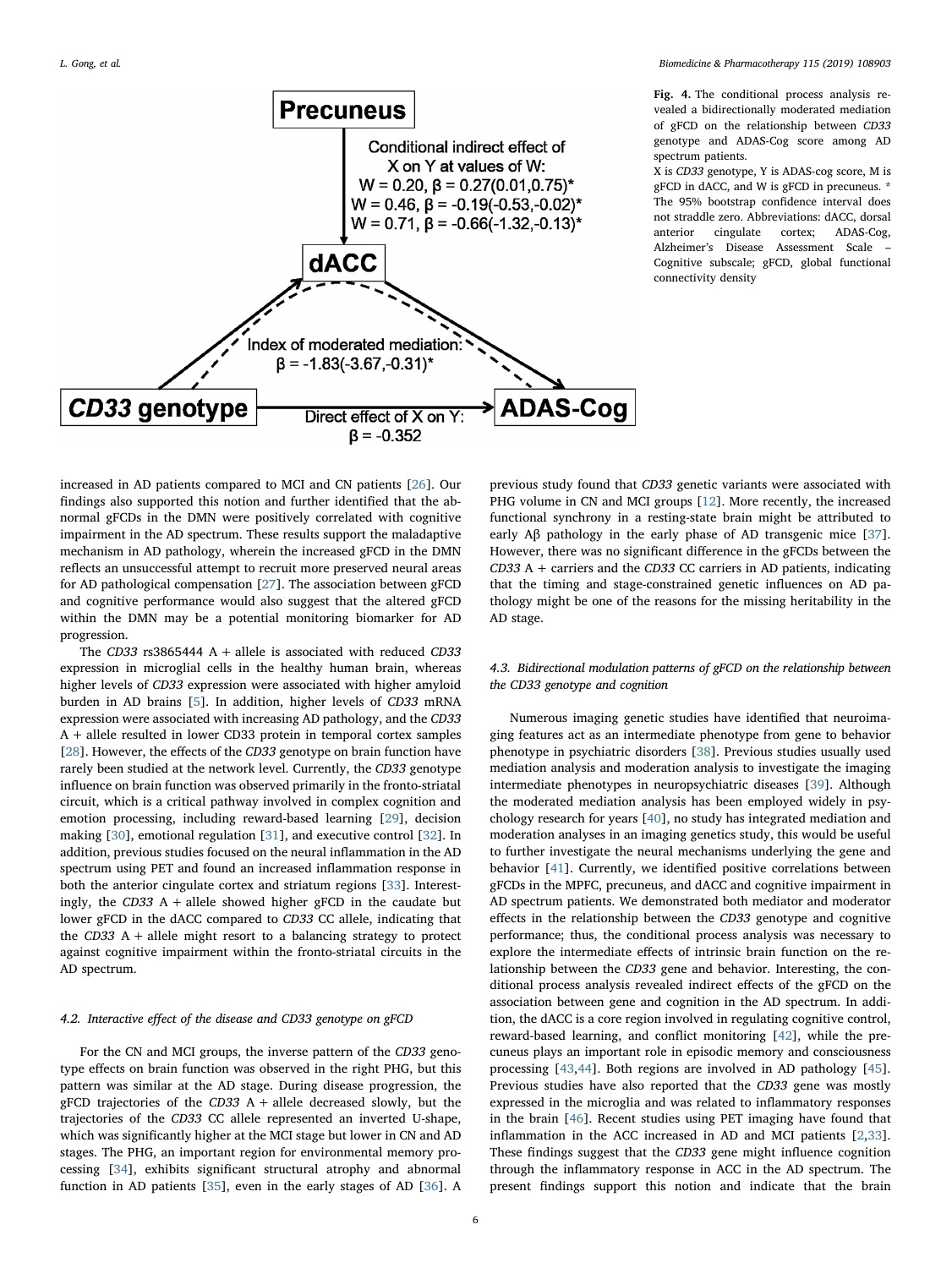functional features of the gFCD in different regions play a different role in the relationship between gene and behavior. Specifically, the moderated mediator of CD33 on cognition was bidirectional. This finding indicates that for the  $CD33$  A + carriers, the higher gFCD in the precuneus, combined with higher gFCD in the dACC, predicted less cognition impairment, whereas a much lower gFCD in the precuneus, combined with higher gFCD in the dACC, might also protect against cognitive decline in the AD spectrum with CD33 CC alleles. These results suggested that the detection of the modulation pattern on brain function is needed for AD treatment in patients carrying different CD33 genotypes. These findings expand our understanding of how neuroinflammation-related genes can affect brain function and further influence behavioral performance, and they also provide direct support for investigating the relationship in gene-brain-behavior in the AD spectrum.

## 4.4. Limitations

This study has some limitations. First, the results of this cross-sectional study did not enable an interpretation of a causal relationship between genetics and cognitive performance, thus highlighting the importance of conducting longitudinal studies in the future. Second, accumulating evidence has indicated that environmental factors may interact with genetic susceptibility to produce alterations in brain function and the final behavioral phenotype [\[39](#page-7-4)]. Future studies should examine gene-environment interactions on brain function and behavioral phenotype. Third, all participants enrolled in the present study were Caucasian. However, previous research has shown that the CD33 rs3865444 A allele is a risk factor rather than a protective allele in AD in the Han Chinese population [\[47](#page-7-12)]. Thus, the findings should be interpreted carefully in other populations.

## 4.5. Conclusion

In conclusion, we investigated the association of the CD33 gene–brain-cognitive function in the AD spectrum. The gFCD acted as a bidirectional modulator in the association between the CD33 genotype and cognitive performance in the AD spectrum. These findings provide new insights into the neural mechanisms underlying how the CD33 genotype influences cognitive performance and highlight the importance of precise therapeutic strategies for AD high-risk populations.

#### Competing financial interests

All authors report no financial conflicts of interest.

#### Acknowledgements

The study was obtained by the ADNI investigators [\(http://www.](http://www.adni-info.org/pdfs/adni_protocol_9_19_08.pdf) [adni-info.org/pdfs/adni\\_protocol\\_9\\_19\\_08.pdf\)](http://www.adni-info.org/pdfs/adni_protocol_9_19_08.pdf).

#### Appendix A. Supplementary data

Supplementary material related to this article can be found, in the online version, at doi:[https://doi.org/10.1016/j.biopha.2019.108903.](https://doi.org/10.1016/j.biopha.2019.108903)

#### References

- <span id="page-6-0"></span>[1] A. Burns, S. Iliffe, Alzheimer'[s disease, BMJ 338 \(2009\) b158.](http://refhub.elsevier.com/S0753-3322(19)30804-2/sbref0005)
- <span id="page-6-1"></span>[2] [V. Calsolaro, P. Edison, Neuroin](http://refhub.elsevier.com/S0753-3322(19)30804-2/sbref0010)flammation in Alzheimer's disease: current evi[dence and future directions, Alzheimers Dement. 12 \(6\) \(2016\) 719](http://refhub.elsevier.com/S0753-3322(19)30804-2/sbref0010)–732.
- <span id="page-6-2"></span>[3] [X. Li, N. Shen, S. Zhang, J. Liu, Q. Jiang, M. Liao, R. Feng, L. Zhang, G. Wang, G. Ma,](http://refhub.elsevier.com/S0753-3322(19)30804-2/sbref0015) [H. Zhou, Z. Chen, Y. Jiang, B. Zhao, K. Li, G. Liu, CD33 rs3865444 polymorphism](http://refhub.elsevier.com/S0753-3322(19)30804-2/sbref0015) contributes to Alzheimer'[s disease susceptibility in Chinese, European, and North](http://refhub.elsevier.com/S0753-3322(19)30804-2/sbref0015) [American populations, Mol. Neurobiol. 52 \(1\) \(2015\) 414](http://refhub.elsevier.com/S0753-3322(19)30804-2/sbref0015)–421.
- <span id="page-6-3"></span>[4] L. Zhao, CD33 in Alzheimer'[s disease - biology, pathogenesis, and therapeutics: a](http://refhub.elsevier.com/S0753-3322(19)30804-2/sbref0020) [mini-review, Gerontology \(2018\) 1](http://refhub.elsevier.com/S0753-3322(19)30804-2/sbref0020)–9.
- <span id="page-6-4"></span>[5] [E.M. Bradshaw, L.B. Chibnik, B.T. Keenan, L. Ottoboni, T. Raj, A. Tang,](http://refhub.elsevier.com/S0753-3322(19)30804-2/sbref0025)

[L.L. Rosenkrantz, S. Imboywa, M. Lee, A. Von Kor](http://refhub.elsevier.com/S0753-3322(19)30804-2/sbref0025)ff, M.C. Morris, D.A. Evans, [K. Johnson, R.A. Sperling, J.A. Schneider, D.A. Bennett, P.L. De Jager, CD33](http://refhub.elsevier.com/S0753-3322(19)30804-2/sbref0025) Alzheimer'[s disease locus: altered monocyte function and amyloid biology, Nat.](http://refhub.elsevier.com/S0753-3322(19)30804-2/sbref0025) [Neurosci. 16 \(7\) \(2013\) 848](http://refhub.elsevier.com/S0753-3322(19)30804-2/sbref0025)–850.

- <span id="page-6-5"></span>[6] [C.M. Karch, A.T. Jeng, P. Nowotny, J. Cady, C. Cruchaga, A.M. Goate, Expression of](http://refhub.elsevier.com/S0753-3322(19)30804-2/sbref0030) novel Alzheimer'[s disease risk genes in control and Alzheimer](http://refhub.elsevier.com/S0753-3322(19)30804-2/sbref0030)'s disease brains, PLoS [One 7 \(11\) \(2012\) e50976.](http://refhub.elsevier.com/S0753-3322(19)30804-2/sbref0030)
- <span id="page-6-6"></span>[7] [F. Schwarz, S.A. Springer, T.K. Altheide, N.M. Varki, P. Gagneux, A. Varki, Human](http://refhub.elsevier.com/S0753-3322(19)30804-2/sbref0035)specifi[c derived alleles of CD33 and other genes protect against postreproductive](http://refhub.elsevier.com/S0753-3322(19)30804-2/sbref0035) [cognitive decline, Proc. Natl. Acad. Sci. U. S. A. 113 \(1\) \(2016\) 74](http://refhub.elsevier.com/S0753-3322(19)30804-2/sbref0035)–79.
- <span id="page-6-7"></span>[8] [J. Nettiksimmons, G. Tranah, D.S. Evans, J.S. Yokoyama, K. Ya](http://refhub.elsevier.com/S0753-3322(19)30804-2/sbref0040)ffe, Gene-based [aggregate SNP associations between candidate AD genes and cognitive decline, Age](http://refhub.elsevier.com/S0753-3322(19)30804-2/sbref0040) [\(Dordr.\) 38 \(2\) \(2016\) 41.](http://refhub.elsevier.com/S0753-3322(19)30804-2/sbref0040)
- <span id="page-6-8"></span>[9] G. Liu, Q. Jiang, Alzheimer'[s disease CD33 rs3865444 variant does not contribute to](http://refhub.elsevier.com/S0753-3322(19)30804-2/sbref0045) [cognitive performance, Proc. Natl. Acad. Sci. U. S. A. 113 \(12\) \(2016\) E1589](http://refhub.elsevier.com/S0753-3322(19)30804-2/sbref0045)–90.
- <span id="page-6-9"></span>[10] [A. Meyer-Lindenberg, D.R. Weinberger, Intermediate phenotypes and genetic me](http://refhub.elsevier.com/S0753-3322(19)30804-2/sbref0050)[chanisms of psychiatric disorders, Nature reviews, Neuroscience 7 \(10\) \(2006\)](http://refhub.elsevier.com/S0753-3322(19)30804-2/sbref0050) 818–[827.](http://refhub.elsevier.com/S0753-3322(19)30804-2/sbref0050)
- <span id="page-6-10"></span>[11] [E. Stage, T. Duran, S.L. Risacher, N. Goukasian, T. Do, J.D. West, K. Nho, J. Grotts,](http://refhub.elsevier.com/S0753-3322(19)30804-2/sbref0055) L.G. Apostolova, D. Elashoff[, Association of FDG-pet brain metabolism with](http://refhub.elsevier.com/S0753-3322(19)30804-2/sbref0055) Alzheimer'[s disease risk genes, Alzheimer](http://refhub.elsevier.com/S0753-3322(19)30804-2/sbref0055)'s Dementia 12 (7) (2016) P52–P53.
- <span id="page-6-11"></span>[12] [W.Y. Wang, Y. Liu, H.F. Wang, L. Tan, F.R. Sun, M.S. Tan, C.C. Tan, T. Jiang, L. Tan,](http://refhub.elsevier.com/S0753-3322(19)30804-2/sbref0060) J.T. Yu, I. Alzheimer'[s disease neuroimaging, impacts of CD33 genetic variations on](http://refhub.elsevier.com/S0753-3322(19)30804-2/sbref0060) [the atrophy rates of Hippocampus and Parahippocampal Gyrus in normal aging and](http://refhub.elsevier.com/S0753-3322(19)30804-2/sbref0060) [mild cognitive impairment, Mol. Neurobiol. 54 \(2\) \(2017\) 1111](http://refhub.elsevier.com/S0753-3322(19)30804-2/sbref0060)–1118.
- <span id="page-6-12"></span>[13] [D. Tomasi, N.D. Volkow, Functional connectivity density mapping, Proc. Natl.](http://refhub.elsevier.com/S0753-3322(19)30804-2/sbref0065) [Acad. Sci. U. S. A. 107 \(21\) \(2010\) 9885](http://refhub.elsevier.com/S0753-3322(19)30804-2/sbref0065)–9890.
- <span id="page-6-13"></span>[14] J. Neugroschl, S. Wang, Alzheimer'[s disease: diagnosis and treatment across the](http://refhub.elsevier.com/S0753-3322(19)30804-2/sbref0070) [spectrum of disease severity, Mt. Sinai J. Med. 78 \(4\) \(2011\) 596](http://refhub.elsevier.com/S0753-3322(19)30804-2/sbref0070)–612.
- <span id="page-6-14"></span>[15] [S.G. Mueller, M.W. Weiner, L.J. Thal, R.C. Petersen, C.R. Jack, W. Jagust,](http://refhub.elsevier.com/S0753-3322(19)30804-2/sbref0075) [J.Q. Trojanowski, A.W. Toga, L. Beckett, Ways toward an early diagnosis in](http://refhub.elsevier.com/S0753-3322(19)30804-2/sbref0075) Alzheimer's disease: the Alzheimer'[s Disease neuroimaging Initiative \(ADNI\),](http://refhub.elsevier.com/S0753-3322(19)30804-2/sbref0075) [Alzheimers Dement. 1 \(1\) \(2005\) 55](http://refhub.elsevier.com/S0753-3322(19)30804-2/sbref0075)–66.
- <span id="page-6-15"></span>[16] [J.D. Power, K.A. Barnes, A.Z. Snyder, B.L. Schlaggar, S.E. Petersen, Steps toward](http://refhub.elsevier.com/S0753-3322(19)30804-2/sbref0080) [optimizing motion artifact removal in functional connectivity MRI; a reply to Carp,](http://refhub.elsevier.com/S0753-3322(19)30804-2/sbref0080) [Neuroimage 76 \(2013\) 439](http://refhub.elsevier.com/S0753-3322(19)30804-2/sbref0080)–441.
- <span id="page-6-16"></span>[17] [K.M. Hayden, M.W. Lutz, M. Kuchibhatla, C. Germain, B.L. Plassman, E](http://refhub.elsevier.com/S0753-3322(19)30804-2/sbref0085)ffect of [APOE and CD33 on cognitive decline, PLoS One 10 \(6\) \(2015\) e0130419.](http://refhub.elsevier.com/S0753-3322(19)30804-2/sbref0085)
- <span id="page-6-17"></span>[18] [L.M. Tai, S. Ghura, K.P. Koster, V. Liakaite, M. Maienschein-Cline, P. Kanabar,](http://refhub.elsevier.com/S0753-3322(19)30804-2/sbref0090) [N. Collins, M. Ben-Aissa, A.Z. Lei, N. Bahroos, S.J. Green, B. Hendrickson, L.J. Van](http://refhub.elsevier.com/S0753-3322(19)30804-2/sbref0090) [Eldik, M.J. LaDu, APOE-modulated Abeta-induced neuroin](http://refhub.elsevier.com/S0753-3322(19)30804-2/sbref0090)flammation in Alzheimer'[s disease: current landscape, novel data, and future perspective, J.](http://refhub.elsevier.com/S0753-3322(19)30804-2/sbref0090) [Neurochem. 133 \(4\) \(2015\) 465](http://refhub.elsevier.com/S0753-3322(19)30804-2/sbref0090)–488.
- <span id="page-6-18"></span>[19] [A.F. Hayes, Introduction to Mediation, Moderation, and Conditional Process](http://refhub.elsevier.com/S0753-3322(19)30804-2/sbref0095) [Analysis: A Regression-Based Approach, The Guilford Press, New York, 2013.](http://refhub.elsevier.com/S0753-3322(19)30804-2/sbref0095)
- <span id="page-6-19"></span>[20] [S.A. Spiller, G.J. Fitzsimons, J.G.L. Jr, G.H. Mcclelland, Spotlights,](http://refhub.elsevier.com/S0753-3322(19)30804-2/sbref0100) floodlights, and the magic number zero: simple eff[ects tests in moderated regression, J. Market. Res.](http://refhub.elsevier.com/S0753-3322(19)30804-2/sbref0100) [50 \(2\) \(2013\) 277](http://refhub.elsevier.com/S0753-3322(19)30804-2/sbref0100)–288.
- <span id="page-6-20"></span>[21] [D.J. Bauer, P.J. Curran, Probing interactions in](http://refhub.elsevier.com/S0753-3322(19)30804-2/sbref0105) fixed and multilevel regression: [inferential and graphical techniques, Multivar. Behav. Res. 40 \(3\) \(2005\) 373.](http://refhub.elsevier.com/S0753-3322(19)30804-2/sbref0105)
- <span id="page-6-21"></span>[22] [L. Gong, Y. Yin, C. He, Q. Ye, F. Bai, Y. Yuan, H. Zhang, L. Lv, H. Zhang, C. Xie,](http://refhub.elsevier.com/S0753-3322(19)30804-2/sbref0110) [Disrupted reward circuits is associated with cognitive de](http://refhub.elsevier.com/S0753-3322(19)30804-2/sbref0110)ficits and depression se[verity in major depressive disorder, J. Psychiat. Res. 84 \(2017\) 9](http://refhub.elsevier.com/S0753-3322(19)30804-2/sbref0110)–17.
- <span id="page-6-22"></span>[23] [A.F. Hayes, Beyond Baron and Kenny: statistical mediation analysis in the new](http://refhub.elsevier.com/S0753-3322(19)30804-2/sbref0115) [millennium, Commun. Monogr. 76 \(4\) \(2009\) 408](http://refhub.elsevier.com/S0753-3322(19)30804-2/sbref0115)–420.
- <span id="page-6-23"></span>[24] [A.F. Hayes, An index and test of linear moderated mediation, Multivariate Behav.](http://refhub.elsevier.com/S0753-3322(19)30804-2/sbref0120) [Res. 50 \(1\) \(2015\) 1](http://refhub.elsevier.com/S0753-3322(19)30804-2/sbref0120)–22.
- <span id="page-6-24"></span>[25] M.D. [Greicius, G. Srivastava, A.L. Reiss, V. Menon, Default-mode network activity](http://refhub.elsevier.com/S0753-3322(19)30804-2/sbref0125) distinguishes Alzheimer'[s disease from healthy aging: evidence from functional](http://refhub.elsevier.com/S0753-3322(19)30804-2/sbref0125) [MRI, Proc. Natl. Acad. Sci. U. S. A. 101 \(13\) \(2004\) 4637](http://refhub.elsevier.com/S0753-3322(19)30804-2/sbref0125)–4642.
- <span id="page-6-25"></span>[26] [X. Sui, M. Zhu, Y. Cui, C. Yu, J. Sui, X. Zhang, J. Liu, Y. Duan, Z. Zhang, L. Wang,](http://refhub.elsevier.com/S0753-3322(19)30804-2/sbref0130) [X. Zhang, T. Jiang, Functional connectivity hubs could serve as a potential bio](http://refhub.elsevier.com/S0753-3322(19)30804-2/sbref0130)marker in Alzheimer'[s disease: a reproducible study, Curr. Alzheimer Res. 12 \(10\)](http://refhub.elsevier.com/S0753-3322(19)30804-2/sbref0130) [\(2015\) 974](http://refhub.elsevier.com/S0753-3322(19)30804-2/sbref0130)–983.
- <span id="page-6-26"></span>[27] [M. Pievani, N. Filippini, M.P. van den Heuvel, S.F. Cappa, G.B. Frisoni, Brain](http://refhub.elsevier.com/S0753-3322(19)30804-2/sbref0135) [connectivity in neurodegenerative diseases](http://refhub.elsevier.com/S0753-3322(19)30804-2/sbref0135)–from phenotype to proteinopathy, Nat. [Rev. Neurol. 10 \(11\) \(2014\) 620](http://refhub.elsevier.com/S0753-3322(19)30804-2/sbref0135)–633.
- <span id="page-6-27"></span>[28] [D.G. Walker, A.M. Whetzel, G. Serrano, L.I. Sue, T.G. Beach, L.F. Lue, Association of](http://refhub.elsevier.com/S0753-3322(19)30804-2/sbref0140) [CD33 polymorphism rs3865444 with Alzheimer](http://refhub.elsevier.com/S0753-3322(19)30804-2/sbref0140)'s disease pathology and CD33 ex[pression in human cerebral cortex, Neurobiol. Aging 36 \(2\) \(2015\) 571](http://refhub.elsevier.com/S0753-3322(19)30804-2/sbref0140)–582.
- <span id="page-6-28"></span>[29] [S.N. Haber, B. Knutson, The reward circuit: linking primate anatomy and human](http://refhub.elsevier.com/S0753-3322(19)30804-2/sbref0145) [imaging, Neuropsychopharmacology 35 \(1\) \(2010\) 4](http://refhub.elsevier.com/S0753-3322(19)30804-2/sbref0145)–26.
- <span id="page-6-29"></span>[30] [S. Dehaene, J.P. Changeux, Reward-dependent learning in neuronal networks for](http://refhub.elsevier.com/S0753-3322(19)30804-2/sbref0150) [planning and decision making, Prog. Brain Res. 126 \(2000\) 217](http://refhub.elsevier.com/S0753-3322(19)30804-2/sbref0150)–229.
- <span id="page-6-30"></span>[31] [A.S. Heller, T. Johnstone, A.J. Shackman, S.N. Light, M.J. Peterson, G.G. Kolden,](http://refhub.elsevier.com/S0753-3322(19)30804-2/sbref0155) [N.H. Kalin, R.J. Davidson, Reduced capacity to sustain positive emotion in major](http://refhub.elsevier.com/S0753-3322(19)30804-2/sbref0155) depression refl[ects diminished maintenance of fronto-striatal brain activation, Proc.](http://refhub.elsevier.com/S0753-3322(19)30804-2/sbref0155) [Natl. Acad. Sci. 106 \(52\) \(2009\) 22445](http://refhub.elsevier.com/S0753-3322(19)30804-2/sbref0155)–22450.
- <span id="page-6-31"></span>[32] [J.A. Saint-Cyr, Frontal-striatal circuit functions: context, sequence, and con](http://refhub.elsevier.com/S0753-3322(19)30804-2/sbref0160)[sequence, J. Int. Neuropsychol. Soc. 9 \(1\) \(2003\) 103](http://refhub.elsevier.com/S0753-3322(19)30804-2/sbref0160)–127.
- <span id="page-6-32"></span>[33] [F. Yasuno, M. Ota, J. Kosaka, H. Ito, M. Higuchi, T.K. Doronbekov, S. Nozaki,](http://refhub.elsevier.com/S0753-3322(19)30804-2/sbref0165) [Y. Fujimura, M. Koeda, T. Asada, T. Suhara, Increased binding of peripheral ben](http://refhub.elsevier.com/S0753-3322(19)30804-2/sbref0165)zodiazepine receptor in Alzheimer'[s disease measured by positron emission tomo](http://refhub.elsevier.com/S0753-3322(19)30804-2/sbref0165)[graphy with \[11C\]DAA1106, Biol. Psychiatry 64 \(10\) \(2008\) 835](http://refhub.elsevier.com/S0753-3322(19)30804-2/sbref0165)–841.
- <span id="page-6-33"></span>[34] [A.M. Owen, B. Milner, M. Petrides, A.C. Evans, A speci](http://refhub.elsevier.com/S0753-3322(19)30804-2/sbref0170)fic role for the right para[hippocampal gyrus in the retrieval of object-location: a positron emission](http://refhub.elsevier.com/S0753-3322(19)30804-2/sbref0170)